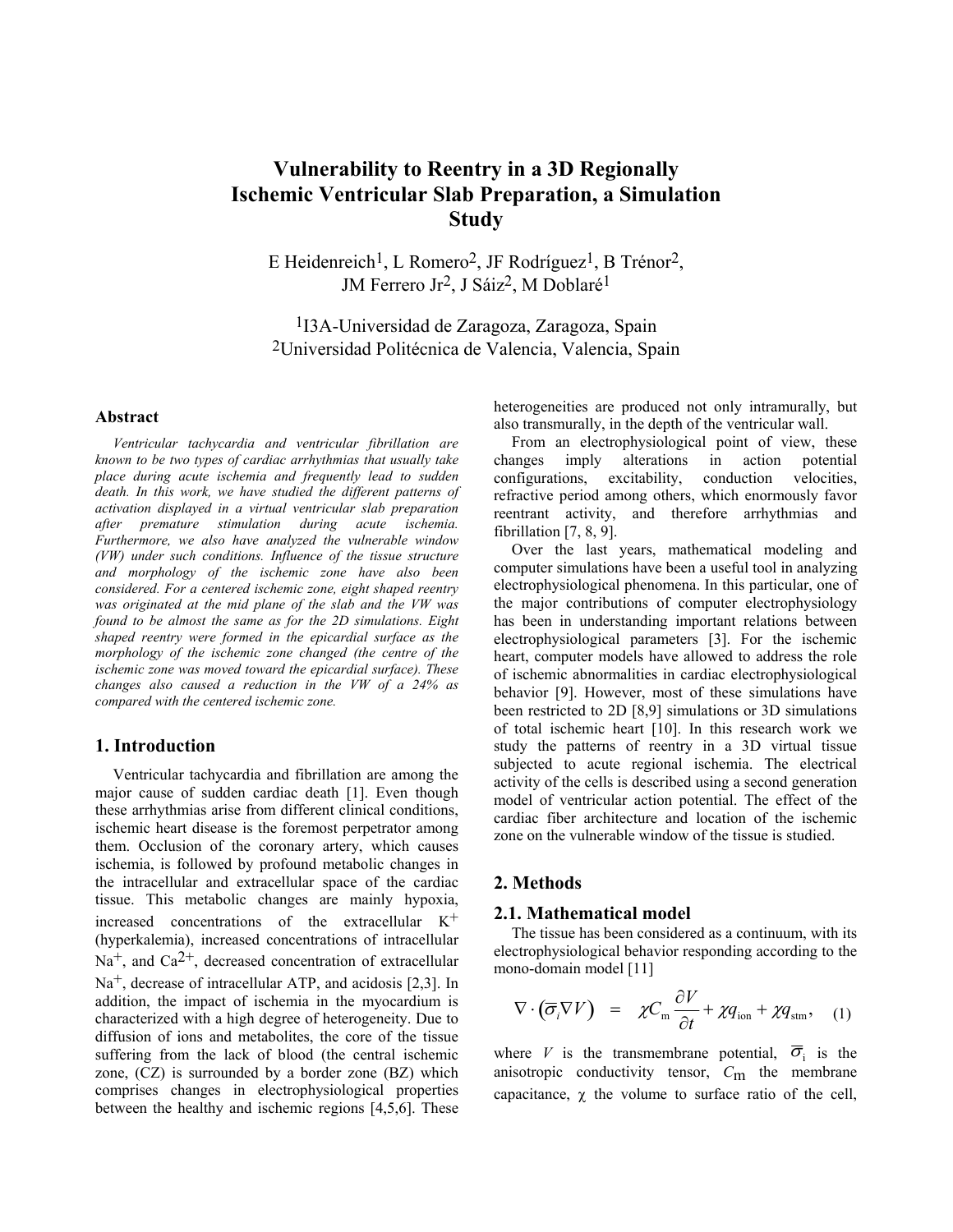*q*ion, the ionic current, and *q*stm, a stimulus current. Equation (1) is subjected to the zero flux boundary conditions



Figure 1. 3D representation of virtual ischemic zones, with the central ischemic zone (CZ), border zone (BZ) and normal zone (NZ).

An important aspect in solving (1) and (2) is the

formulation for the ionic currents given in the *q*ion. A number of models exist of varying degree of detail of cell physiology. Since we were interested in studying the patterns of excitation in acute ischemia, and the ionic mechanisms responsible of them, a comprehensive model describing the action potential was required. In this research, a modified version of the Luo-Rudy phase two model [12,13] was used. This model describes with great electrophysiological detail the ionic currents responsible for the ventricular action potential, including thirteen transmembrane currents,  $Ca^{2+}$  buffering, internal  $Ca^{2+}$ induced  $Ca^{2+}$  fluxes, as well as a description of intracellular Ca<sup>2+</sup>, K<sup>+</sup>, and Na<sup>+</sup> ionic concentrations. The model comprises a stiff nonlinear system of ODEs involving the action potential, voltage dependent gating variables, and intracellular ionic concentrations with a total of 30 state variables and time constants ranging from 0.1 to 500 ms.

# **2.2. Model of acute ischemia**

Figure 1 shows the electrophysiological structure of the virtual tissue, with the different zones created by acute regional ischemia. The size of each zone as well as the value of the ischemic parameters and the spatial gradients has been adapted from experimental data [5]. The configuration shown in Figure 1 corresponds to 10 minutes form the onset of ischemia. The tissue comprises a normal zone (NZ), a border zone (BZ) and a central zone (CZ). It also shows the washed area in the endocardium.

Hipercalemia was modeled by elevating the concentration of  $[K^+]_O$  from 4.5 mmol/L in the NZ to 12.5 mmol/L [14] in the CZ, with a transition zone of 10 mm (coinciding with the border zone) in which the  $[K^+]_O$ concentration varies linearly [5]. The effect of acidosis was taken into account by reducing the conductance for the inward  $I_{\text{Na}}$  current, and the Ca<sup>2+</sup> current through the *L* type channels, *I*Ca,L, by a factor of 0.8625 in the CZ and 1.0 in the NZ [15,16]. The transition was taken as linear, with the size of the transition zone inferred from data from [5]. Hipoxia, which causes a reduction of intracellular ATP and increases free intracellular ADP, leads to the activation of ATP sensitive  $K^+$  currents (*I*K,ATP). The model proposed by [8] was used for modeling *I*K,ATP current. The model considers the dependency of  $I_{K,ATP}$  on  $Mg^{+}$ , intracellular ATP and ADP, and  $[K^+]_0$ , as well as the voltage dependence of the channel. The values of intracellular ATP and ADP shown in Figure 1 were taken from [17], and the size of the border zone (1mm on the normal side of the BZ) defined according to [18].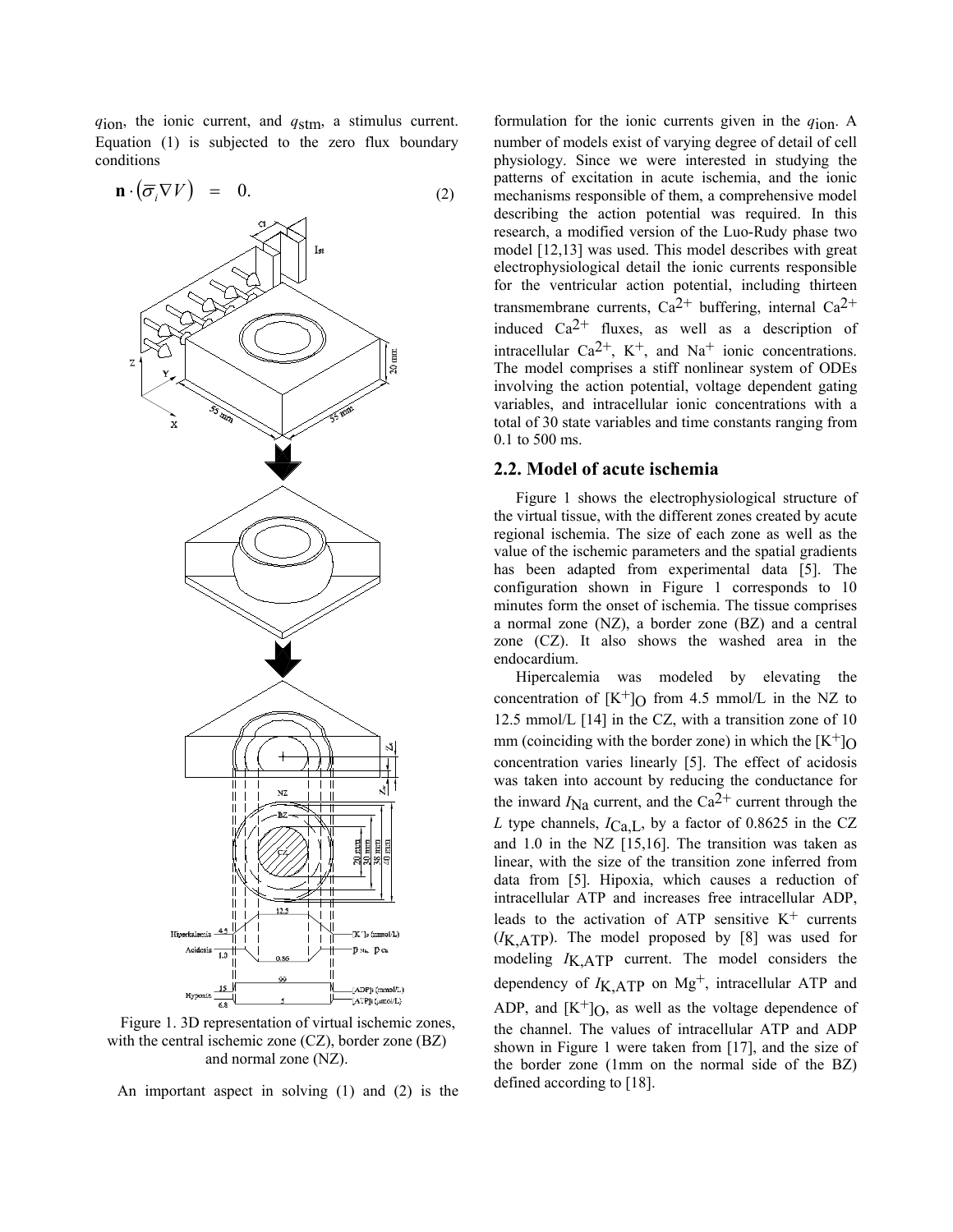# **2.3 Numerical model**

A 3D virtual tissue simulating a 55mm x 55mm x 20mm slab of ventricular myocardium subjected to regional ischemia was considered (see Figure 1). Orientation of ventricular muscle fibers varied linearly from  $-60^\circ$  in the epicardial surface to  $+60^\circ$  in the endocardial surface. The imbrication angle of the fibers was also accounted for by linearly varying the imbrication angle from  $0^\circ$ , in the epicardium, up to  $10^\circ$  in the endocardium. A NZ 2mm thick was considered in the endocardium to account for the unaffected tissue in contact with interventricular blood. Figure 2 shows the computational domain depicting the ischemic zone and the orientation of the fibers across the myocardium.



Figure 2. Computational domain used for the simulations. The figure detail the ischemic zone and the direction of the muscular fibers

Equation (1) was solved by means of the Finite Element method using the Operator-Splitting method [19]. This technique reduces (1) to a nonlinear system of ODEs describing the cell action potential (reactive term), and a parabolic equation describing the potential diffusion among neighboring cells. An explicit Euler method with a time step of 0.02 msec was used to solve the reactive term, while an Implicit Euler method was used for the diffusion equation. The tissue was divided in 980000 brick elements 400 μm in size, for a total of 1013931 nodes. The fiber orientation was defined at the centroid of each element, and the anisotropic conductivity tensor calculated following the procedure described in [20]. Appropriate values for the conductivities were chosen to obtain a longitudinal conduction velocity (CV) of approximately 40 cm/sec in the normal zone with an anisotropic velocity ratio of approximately 10:3.

A S1-S2 stimulation protocol was considered by delivering two planar pulses at the base of the slab defined by the yz plane (see Figure 1). The amplitude of the pulses was 1.5 times the diastolic threshold in the

normal tissue, and had duration of 5msec. The first stimulus (S1) was delivered at *t* =75 msec in order for the parameters in the model to reach steady state. The second stimulus (S2), of identical characteristics of S1, was delivered at the same location of S1 and at different intervals in order to determine the vulnerable window.

# **3. Results and Conclusions**

Figure 3 shows the membrane potential for the epicardial, endocardial, and mid planes of the slab for a fiber imbrication angle of  $0^{\circ}$  across the wall. The figure also shows results for a 2D simulation with the same fiber orientation found in the mid plane of the slab. Pictures at 125msec and 250msec correspond to the membrane potential field within the basic stimulus (S1) interval. These pictures clearly demonstrate the effect of the fiber structure in the propagation pattern. However, for the mid plane, results show a similar depolarization pattern as for the 2D simulation. These observations are confirmed by the computed CV in the NZ, BZ, and CZ at the mid plane of the slab (see Table 1). In addition, cases with fiber imbrication angle varying from  $0^{\circ}$  to:  $2^{\circ}$ ,  $4^{\circ}$ ,  $6^{\circ}$ ,  $8^{\circ}$ , and 10º, showed no appreciable changes in the CV. Regarding the vulnerable window (VW), reentries were found for S2 in the range between 167-191 ms, leading to a vulnerable window of 25 msec, only a 4% larger than that found for the 2D case (24 msec). The vulnerable window was not affected by the imbrication angle either. These results indicate that for an ischemic zone with a morphology given in Figure 1, the vulnerable window is not substantially affected by either the fiber structure or the 3D nature of the tissue, given the same results as for a 2D simulation. In fact, differences shown in Table 1 are most likely due to numerical errors during the computation of the CV.

|    | Velocity [cm/sec] |      |      | Vulnerable<br>Window |
|----|-------------------|------|------|----------------------|
|    | NZ.               | BZ.  | CZ.  |                      |
| 2D | 39.1              | 47 7 | 22.2 | 24 msec              |
| 3D | 39.6              | 46.5 | 21.5 | 25 msec              |

Table 1. Propagation velocity and vulnerable window for the 3D (with 0º imbrication angle) and 2D cases

For the morphology of the acute ischemic region defined in Figure 1, the eight shaped reentry pattern was always found in the interior of the slab rather than in the epicardial surface (see Figure 3), where reentry appeared as an outcoming current. These findings are in agreement with experimental observations in dog hearts [4]. However, our investigations have also shown that eight shaped reentries are readily formed at the epicardial surface of the slab when the center of the ischemic region is moved toward this surface, a morphology change of the ischemic region. This change in the spatial location of the